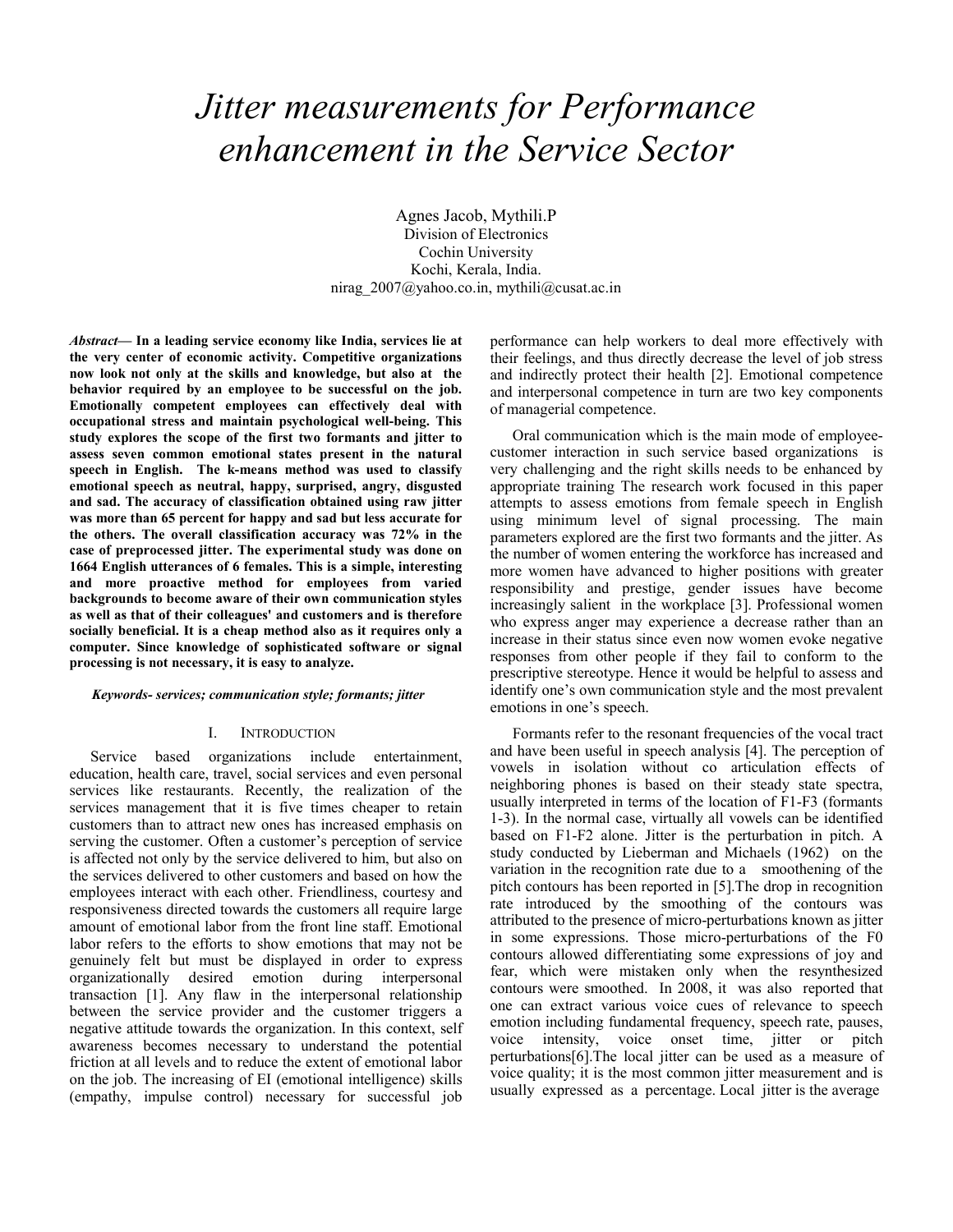absolute difference between consecutive periods, divided by the average period in waveform-matching; the duration of a period is determined by looking for best matching wave shapes. The jitter value is a measure of the irregularity of a quasiperiodic signal and is a good indicator of the presence of pathologies in the larynx which affect the voice quality [7].

### II. METHODOLOGY

 The speech corpus consists mainly of five vowel sounds in isolation or other words including these sounds [8].These were recorded using a high quality microphone from the utterances of six female speakers expressing seven induced emotions taken one at a time. These were segmented, labeled and stored as wave files with a sampling frequency of 16 kHz. Both the formant and jitter analysis were performed using the Praat software which has been reported to work well on long sustained vowels [9]. The waveform-matching method used here for jitter measurements averages away much of the influence of additive noise. First four formant values were noted down for each wave file. The four formants were analyzed in 2 pairs; the first one consisting of F1 and F2 and the second pair consisting of F3 and F4. All the values of both formants and jitter were first tabulated.

### III. RESULTS AND DISCUSSIONS

Since F1 and F2 showed better ability to discriminate emotions, only those results are presented and discussed here for sake of relevance and brevity. From the figures 1 and 2, it can generally be concluded that the negative valence emotions have higher formant frequencies than the positive valence emotions with disgust, fear and angry having higher values for both F1 and F2. Sad has the least value for F1 alone.



Fig.1 Comparison of first and second formant frequencies for seven emotions

There is also considerable difference between the first formant frequency value and the second formant frequency value for each of the seven emotions. In Fig.2, the scatter plot of the first two formant frequencies for five different utterances under the seven different emotions shows the scope of F1 and F2 to discriminate between various sounds rather than between various emotions. The figure also indicates the mix up of the first two formant values for certain emotions under each utterance.



Fig. 2 Average F2 versus F1 for various vowel utterances under 7 emotions

 Classification of randomly selected formant values using the k-means classifier gave a maximum recognition accuracy of around 40% only. However, by a similar approach the formants were found efficient in discriminating between utterances as mentioned in [4]. The k-means Classifier based on F1-F2 values gives 100% accuracy in results in grouping a, o, u. Regarding Eh, there was 86% accuracy ,the remaining 14% inaccuracy due to confusion with you. The highest confusion was between I and Eh; with an accuracy of only 57% in the recognition of I. In the other 43% cases there was confusion with Eh. Next it was decided to look into the possibilities of using jitter for emotion assessment. The following parameters presented in Table. I were derived from the raw values of jitter measurement

|                 | <b>Jitter Values</b> |          |        |        |  |
|-----------------|----------------------|----------|--------|--------|--|
| <b>Emotions</b> | Mean                 | Std devn | Max    | Min    |  |
| Neutral         | 0.0215               | 0.0076   | 0.0387 | 0.01   |  |
| Surprise        | 0.0236               | 0.008    | 0.039  | 0.0097 |  |
| Happy           | 0.0220               | 0.0052   | 0.031  | 0.0127 |  |
| Angry           | 0.0269               | 0.0096   | 0.0437 | 0.01   |  |
| Sad             | 0.0152               | 0.007    | 0.035  | 0.0057 |  |
| Fear            | 0.0296               | 0.0135   | 0.0657 | 0.011  |  |
| Disgust         | 0.0214               | 0.0088   | 0.038  | 0.007  |  |

TABLE I. STATISTICAL PARAMETERS OF JITTER

 The highest mean jitter as well as the maximum jitter occurs under the fear emotion. So also the least mean jitter as well as the least jitter value occurs for sad as seen in Fig .3. The highest standard deviation from the mean occurs for fear, while the lowest SD from the mean is for Happiness. Statistical analysis was also performed on the data to ensure that the jitter values for different emotions were significantly different. One way standard ANOVA was performed on the jitter data.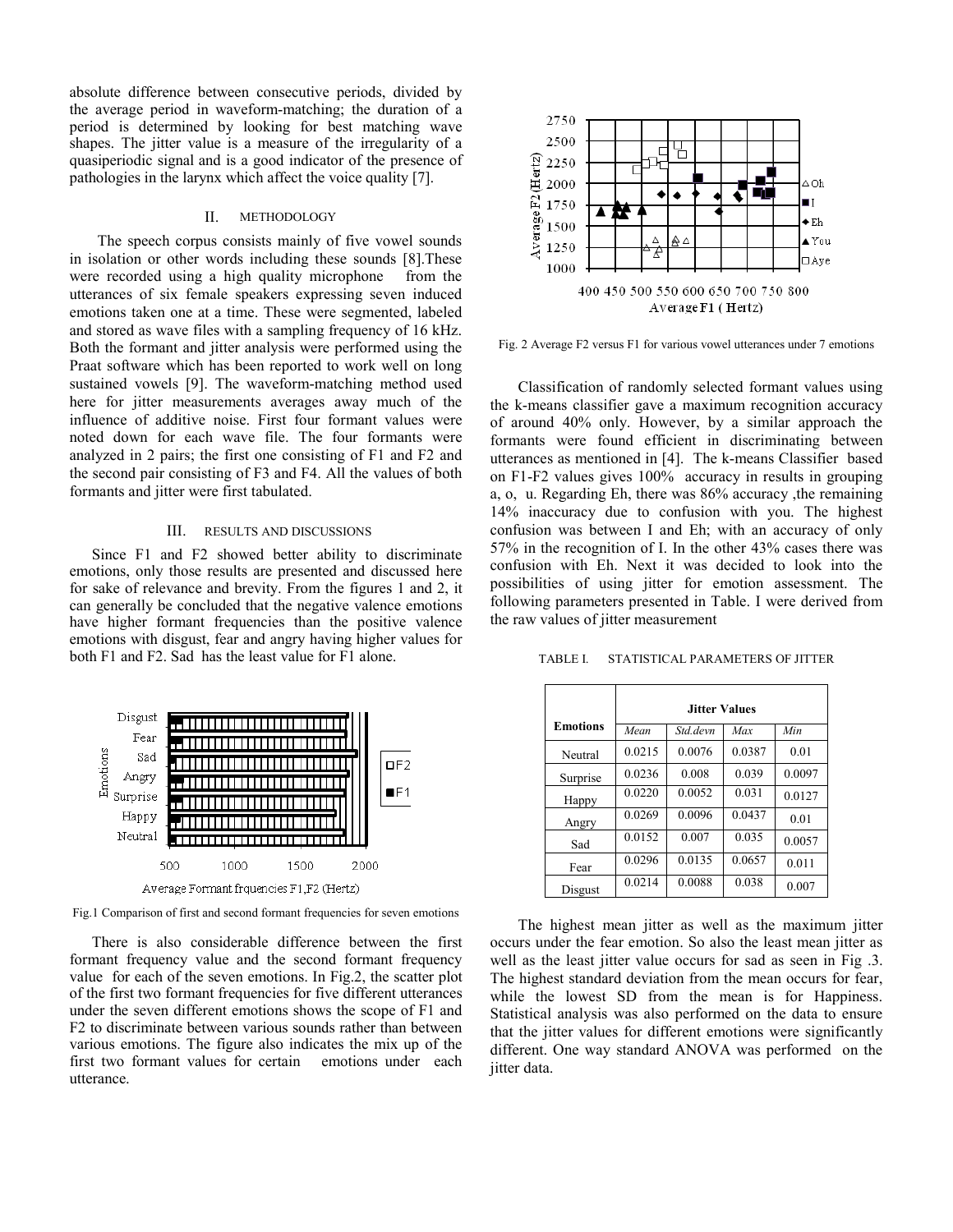

Fig.3 Average, maximum, minimum values of jitter for various emotions

 In Fig.4, unlike the case of formants we observe distinct clusters under different emotions indicating that jitter is a relevant parameter for classification of different emotions.



Fig .4 Plot showing distinct jitter based clusters for different emotions

 Classification of jitter values using the k-means algorithm has yielded the following emotion recognition accuracies given in Table II. The highest recognition accuracy is 75% for the sad emotion followed by happy, while the highest error in emotion recognition occurs for the neutral. 8.3% of sad utterances and the remaining 16.6% of sad utterances are confused with surprise and disgust respectively, thus totaling to 100 percent. It can also be observed under the column for sad that, 25% of disgust only has been confused with sadness. Disgust is seen to be confused with all other emotions considered here. Though the overall recognition accuracy is less for this female speech database, the recognition accuracies are higher for the happy and sad emotions than those reported using discrete wavelet transforms and Artificial Neural networks to discriminate neutral, happy, anger and sad from Malayalam utterances. [10]. In our present study too, the classification accuracy would have logically increased if we had restricted our study to fewer emotion classes. This is most evident from the fact that nearly 33% of utterances under fear have been classified as angry ones. Alternatively it was found that a deeper level of statistical

analysis yields better classification results. Classification of the raw jitter values of happiness, sadness, anger and surprise yielded more than a chance (greater than 50%) recognition of emotions.

TABLE II: CONFUSION MATRIX OF JITTER VALUES

| Emo   | <b>Happy</b> | Sad      | Anger    | Surp  | Fear | <b>Neut</b> | Disg  |
|-------|--------------|----------|----------|-------|------|-------------|-------|
| Happy | 66.7%        | $\theta$ | 8.3%     | 8.30% | 0    | 8.30%       | 8.30% |
| Sad   | 0            | 75%      | $\Omega$ | 8.30% | 0    | 0           | 16.6% |
| Anger | 25%          | $\theta$ | 58%      | 0     | 8.3% | 0           | 8.3%  |
| Surp  | 8.3%         | $\theta$ | 0        | 58%   | 0    | 8.30%       | 25.0% |
| Fear  | 33.3%        | $\theta$ | 33.3%    | 0     | 25%  | 0%          | 8.3%  |
| Neut  | 17%          | $\theta$ | 25%      | 33.0% | 0    | 17%         | 8.0%  |
| Disg  | 17%          | 25%      | 16.6%    | 8%    | 0    | 0           | 33%   |

\*Emo-emotions; surp-surprise; neut-neutral; disg-disgust.

 Table. III gives the confusion matrix wherein standard ANOVA had been performed on the jitter values to ensure significant difference between the jitter values of various emotion classes. As only those values with more than two star significance were given to the k- means classifier, better classification results have been obtained in this case. Thus jitter is also showing the potential for emotion classification as it is able to categorize correctly, happiness, sadness, surprise and to a certain extent fear.

TABLE III: CONFUSION MATRIX OF PREPROCESSED JITTER **VALUES** 

| Emo   | <b>Happy</b> | Sad      | Anger | Surp     | Fear             | <b>Neut</b> | Disg     |
|-------|--------------|----------|-------|----------|------------------|-------------|----------|
| Happy | 100%         | 0        |       | 0        | $\theta$         |             |          |
| Sad   | 0            | 78%      |       | 0        |                  |             | 22%      |
| Anger | 56%          | 0        | 33%   | $\theta$ | 11%              |             |          |
| Surp  |              | 0        |       | 89%      | $\left( \right)$ |             | 11%      |
| Fear  | 22%          | $\theta$ | 11%   | 0        | 67%              |             | $\theta$ |
| Neut  | 33%          | 0        |       |          | $\theta$         | 67%         |          |
| Disg  |              | 11%      |       | 22%      |                  |             | 67%      |

#### IV. CONCLUSION

 Greater accuracies in emotion recognition were obtained when the data belonging to the different emotion classes were statistically verified as significantly different. But often such a pre-processing of data is time consuming and robs the simplicity of the procedure. This study has used the K means method to classify emotions based on jitter and formants, though the performance is much less for the first two formant frequencies. But F1 F2 are efficient to classify utterances. The approach used here is totally non invasive, affordable technique and can be included as a part of the sensitivity training conducted by the human resources departments in the organization. This activity is highly beneficial in the case of high contact employees whose physical presence near the customer and interactions extend over a long period of time. The main aim of this activity is to enhance the functional quality of the employees and society as a whole through improved level of emotion consciousness. The benefits could be verified after applying the method and observing the changes in employee behavior and competencies.